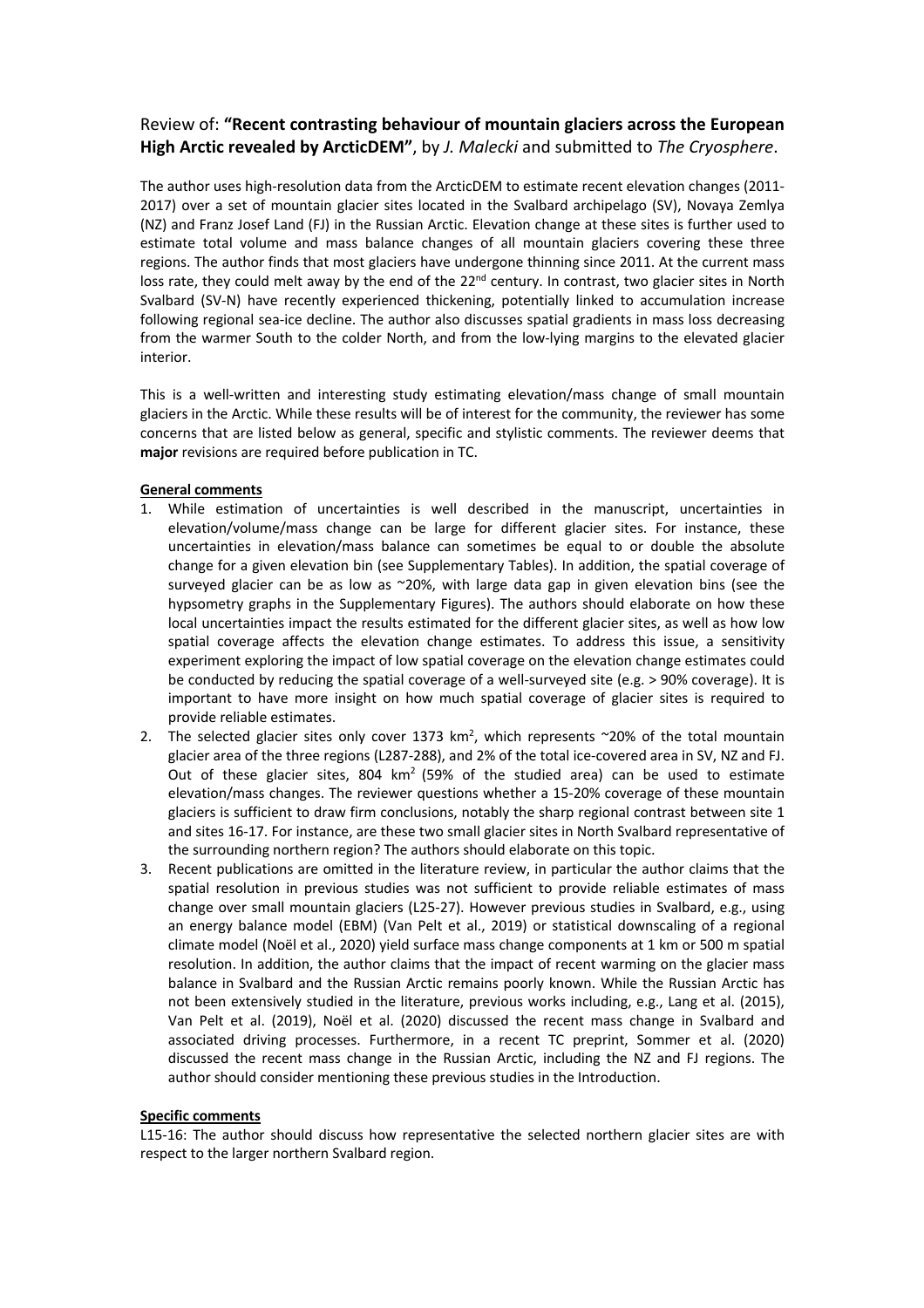L16-18: While the reviewer agrees that climate models with grids ranging from 5-20 km spatial resolution may fail to represent small mountain glaciers, recent techniques including high-resolution EBM (Van Pelt et al., 2019) or statistical downscaling (Noël et al., 2020) allow refining climate model outputs to much higher spatial resolutions (sub-kilometer). The author could elaborate on this in L25- 27. See also General comment #3.

L44-46: The authors could mention previous studies that discussed the drivers of recent mass change in Svalbard and Russian Arctic. See General comment #3.

L63: The concept of "Atlantification" is used here and in L296. Could the author clarify what is meant by "Atlantification" and refer the reader to a publication that further details this concept?

L102-103: How does the author distinguish between mountain glaciers and other ice masses in e.g. Svalbard? Could the author elaborate on the technique used.

L110: The author should mention that the selected mountain glaciers only cover ~2% of the total glacier area, and ~20% of the total mountain glacier area of the three studied regions. Are these selected glaciers representative of the whole mountain glacier area in SV, NZ and FJ? This issue should be discussed in the manuscript. See also General comment #2.

L159: The author could mention that spatial coverage can be as low as 23% (e.g. site 15, Table 1). What is the impact of very low spatial coverage on the resulting elevation change estimates? See General comment #1.

L178-180: The author could also use elevation changes (and uncertainties) in the different bins to estimate site-wide elevation change. Instead, the author used the site-wide volume change and glacier site area, why did the author choose to proceed this way? Does this affect the elevation change and uncertainty estimates?

L183: Does the author refer to the process of "firn compaction" when stating "cancels the dynamic component of elevation changes of glaciers."? Please, clarify.

L206-207: What is the impact of low spatial coverage on the elevation/mass change estimates? See also General comment #1.

L240-270: The author should consider mentioning the associated sites when referring to elevation changes across the Results section. For instance, in L229: "(from -1.58 m a<sup>-1</sup> at site 3 to -0.87 m a<sup>-1</sup> at site 5)". This holds for sections 4.1 to 4.3.

L246, L250 and 255: Fig. 4 should be split in two subpanels, i.e., a) Svalbard hypsometry and b) Russian Arctic hypsometry. The caption should be modified accordingly, and the author should refer to Fig. 4a after "ca. 900 m a.s.l.", "ca. 225-360 m a.s.l." and "ca. 480-600 m a.s.l.".

L247: Does the author mean -0.72 m  $a^{-1}$  instead of -0.78 m  $a^{-1}$  (see site 11 in Table 1)?

L263 and L270: The author should refer to Fig. 4b.

L305: Could the author add a regression line in Fig. 5 including SV-W, SV-C and SV-E glacier sites. Could the author mention the  $R^2$  of the latter regression in the text?

L328-329: At sites 16 and 17, 57% and 62% of the glacier area is covered. It would be worth mentioning how this may impact the trends observed. For instance, if low-lying/rapidly thinning regions are not well captured, how does this translate in the estimated trends? In addition, Van Pelt et al. (2019) also found a positive surface mass balance trend in northern Svalbard.

L343-346: Is this statement supported by model data? Did the author compare the mass change from Noël et al. (2020) to their extrapolated estimates over mountain glaciers? Looking at figures in Noël et al. (2020) or Van Pelt et al. (2019), spatial patterns of surface mass balance at 500 m and 1 km resolution generally match quite well the elevation changes over the mountain glaciers shown by the author in the Supplementary Figures S30-S37. It is also important to note that all these techniques (including the current study) suffer from large (local) uncertainties. See also General comments #1 and #2. In brief, unless the author has formally evaluated/compared modelled data (e.g. from Noël et al. (2020) or Van Pelt et al. (2019)) against independent observations, L343-346 are insubstantial and could be removed.

L361-362: Are these two small glacier sites in North Svalbard representative of the larger northern ice-covered region? The author should further elaborate on this before drawing regional conclusions. See also General comment #2.

#### **Stylistic comments**

As a general comment, the author could consider using a capital letter for "Arctic" across the manuscript. The same comment holds for "Atlantic".